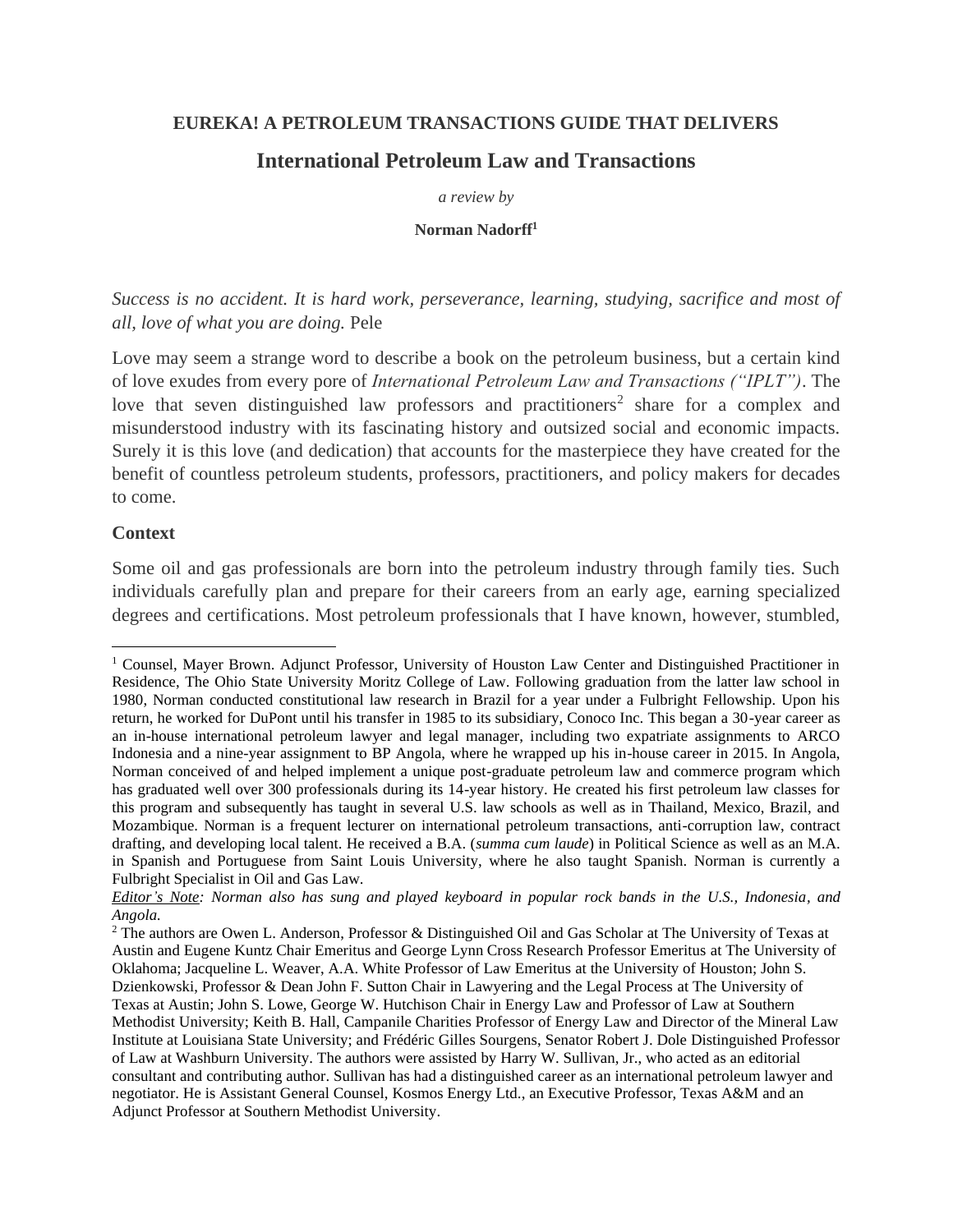rather than planned, their way into our industry. Good examples of that are several IPLT authors whose personal stories I know well. I fall into that category as well, having been transferred from DuPont to Conoco following their merger. Within four months, I found myself in war-torn 1986 Angola working on various types of petroleum agreements having never studied petroleum law and lacking basic knowledge of the industry. By hit-or-miss, I eventually caught up and survived. Had I possessed a copy of IPLT in those days I would have felt like Shakespeare with a laptop. Indeed, newcomers to industry willing to devour IPLT's contents will soon have answers to all the questions they were afraid, or did not know, to ask.

# **Book**

# General

IPLT is an exquisitely organized and richly detailed summary of the petroleum industry and its technology, laws, economics, and agreements. As such, it serves as both a one-stop textbook for international petroleum transaction ("IPT") courses as well as an authoritative desk guide for practitioners and policy makers. IPLT is hardly the first book of its kind, but it beats its precursors hands down. Previous textbooks either followed the impractical U.S. casebook format, were poorly organized or contained huge gaps in coverage. Thus, I have never used a textbook in my skills-based IPT courses. Rather, I typically supplement my PowerPoint presentations with various scholarly articles on discrete subjects. Thanks to IPLT, those ad hoc days are over, and I fully intend to make significant sections of IPLT mandatory reading henceforth. I suspect that my students who eventually specialize or even dabble in petroleum law and transactions will, over time, heavily rely on IPLT for initiation into, or refreshment on, its wide range of topics.

# Contents

IPLT is organized in the following order:

- 1. Overview of the International Petroleum Industry
- 2. Sovereignty and Host Government Control of Petroleum and Minerals
- 3. Domestic Extraterritorial Law
- 4. Petroleum Legal Regimes
- 5. Host Government Fiscal Systems
- 6. Host Government Contracts—Non-Fiscal Provisions
- 7. Oil Spills, Offshore Safety Systems, and Decommissioning
- 8. Sustainable Development: Indigenous Rights, Human Rights, and Community Impacts
- 9. Dispute Resolution—Investment and Commercial
- 10. Intra-Industry Contracts
- 11. Seismic, Drilling, and Well-Services Contracts
- 12. Crude Oil Marketing and Sales
- 13. Natural Gas Marketing and Sales
- 14. The Future of the Petroleum Industry and Climate Change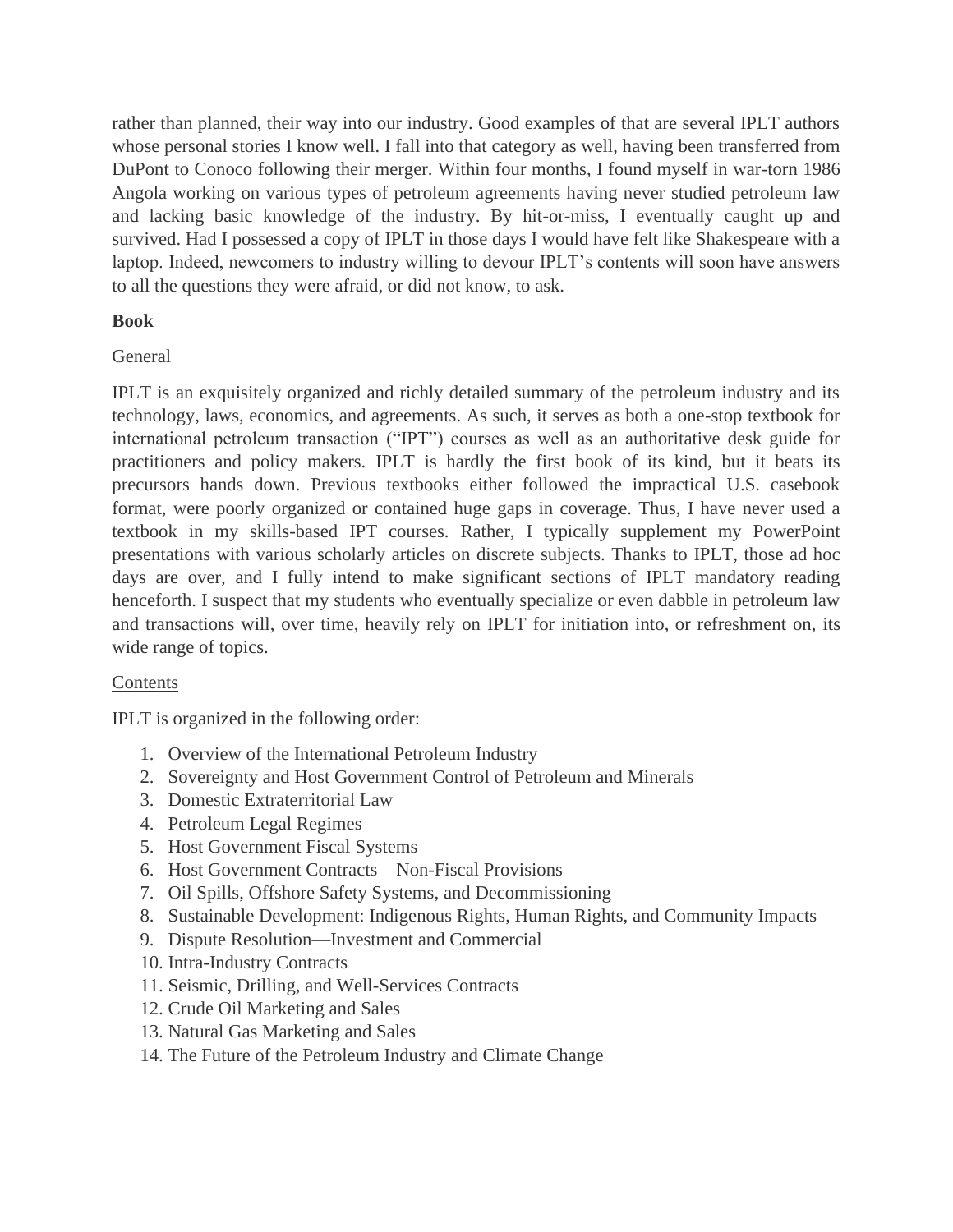As the reader can see, IPLT covers the gamut of petroleum-related technology, laws, contracts, and social issues in a logical sequence. The text is peppered with numerous graphs, excerpts, tables and, as discussed below, useful internet links. If there are gaps in IPLT's content, they are not obvious. In any case, anyone who diligently reads IPLT in its entirety will emerge with a huge volume of useful knowledge about our industry. Or for less ambitious souls, serious immersion into a single section will provide a more than adequate foundation for delving into it confidently.

## Versions

IPLT is available in both hard cover and e-book versions. I suspect that serious IPT specialists will want both versions and will find them worth every dollar. Everyone enjoys the comfort of having, reading, and displaying a handsome textbook of this nature. But who wants to travel with it? The e-book provides the convenience of laptop access and so much more. Its handy features allow the reader to highlight and comment on text and to even share it with others. If I had to choose, I would probably choose the e-book. Luckily, I do not have to choose.

# Links

In recognition of the digital age, IPLT provides the reader ample links to online sources that dramatically enhance its written descriptions. One can lecture endlessly about the fracking process, for instance, and even show two-dimensional depictions, but most students will still not visualize how it really works. And not everyone who will need to deal with fracking will have a chance to observe such operations firsthand. The ample updated links found throughout IPLT provide professors and students a powerful didactic tool for understanding complex processes and notions. I have long used YouTube videos as a preferable alternative to me lecturing about oil field technology to students, some of whom are seasoned experts. For sure, several of the IPLT links will find their way into my classes.

The book contains a comprehensive index and chapter bibliographies..

### **Users**

Potential users of IPLT extend well beyond law professors and students and include (i) students in other petroleum-related disciplines, (ii) in-house lawyers, (iii) outside counsel, (iv) commercial managers, (v) negotiators, (vi) economists, (vii) financial and tax advisors, (viii) engineers, (ix) geoscientists and (x) policy makers. I will now describe how IPLT will prove especially useful to some of these potential user groups.

### Professors and Students

Many law schools offer a one-semester IPT course. Typically, such courses (i) briefly describe the industry, (ii) outline petroleum law principles, (iii) dissect the major petroleum agreements, (iv) teach ancillary areas of law (anti-corruption, environmental, antitrust, etc.), and (v) discuss the impact of the industry on society (sustainable development, local content, petroleum curse, etc.). Some business schools offer classes that emphasize commercial and economic matters. IPLT deftly covers all these areas and more in a remarkably well-organized and complete fashion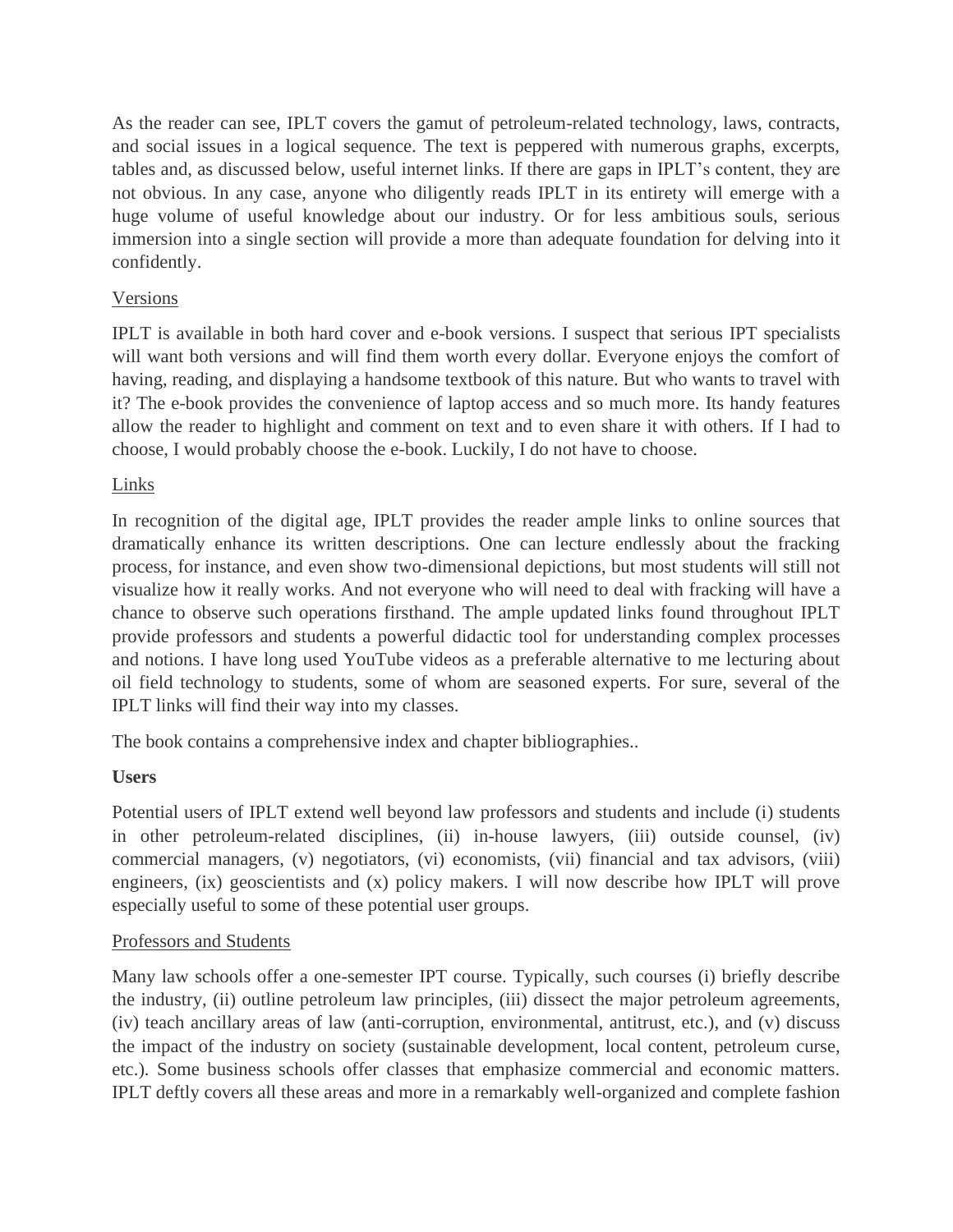from both a legal and business vantage point. In short, IPLT should become the go-to textbook for international petroleum law and business courses. Law schools, business schools and other colleges (Engineering, Finance, Economics and Geosciences) offer a wide range of other petroleum courses on specific themes. In some cases (such as my contract drafting and negotiations class) IPLT will, once again, be an ideal stand-alone textbook. In others it could conceivably be a second required textbook, or one to which students will flock for certain discrete sections. In any case, IPLT is destined to become a ubiquitous shelf item in advanced petroleum education circles.

Petroleum education is not limited to universities. Indeed, there exist numerous petroleum educational programs catering to a wide range of petroleum industry participants. The purveyors of such courses might well wish to consider integrating parts of IPLT into their curricula. I certainly contemplate doing so. Purchasers may buy individual chapters of the electronic book *a la carte.* For my money, I would go with the full course menu to avoid frustration and later regrets.

#### Lawyers

The petroleum industry is massive. As a result, many lawyers, both internal and external, are exposed to it at some point in their careers. As a reference book, IPLT will enable such attorneys to understand and speak authoritatively about the issues to which they must quickly acclimate.

To be successful, in-house attorneys need to see the big picture so that they can better identify legal risks and solutions and communicate these to in-house clients in their jargon and mindset. Lawyers who do not grasp the big picture may survive, but they do not thrive. The ultimate spoils—legal management positions and cross-discipline transfers—typically go to those who thoroughly understand their company and its business. Given its breadth and depth, IPLT is an outstanding departure point for that quest.

Due to the ominous presence of the billing clock, outside counsel are typically pigeonholed in terms of the work assignments they receive. Often, they are given highly defined tasks and judged on their ability to deliver quality work in minimum billable hours. Thus, they typically do not have the luxury enjoyed by in-house lawyers to learn the business on the job. And yet, they need to understand the business to effectively serve their clients. Once again, IPLT fits the bill as a convenient place to begin mastering relevant industry segments,

### **Negotiators**

Successful petroleum negotiators typically share certain common traits: (i) in-depth knowledge of the industry, (ii) solid grasp of petroleum transactional models and underlying legal principles, (iii) numerical competency, and (iv) outstanding people skills. In larger organizations, negotiators are teamed with petroleum attorneys who can significantly ease the burdens associated with (i) and (ii). In smaller enterprises, negotiators may well be lawyers by training and in effect wear both a commercial and legal hat. In either case, IPLT can serve as a valuable resource to the negotiator (or commercial manager) either as an introduction to a new area of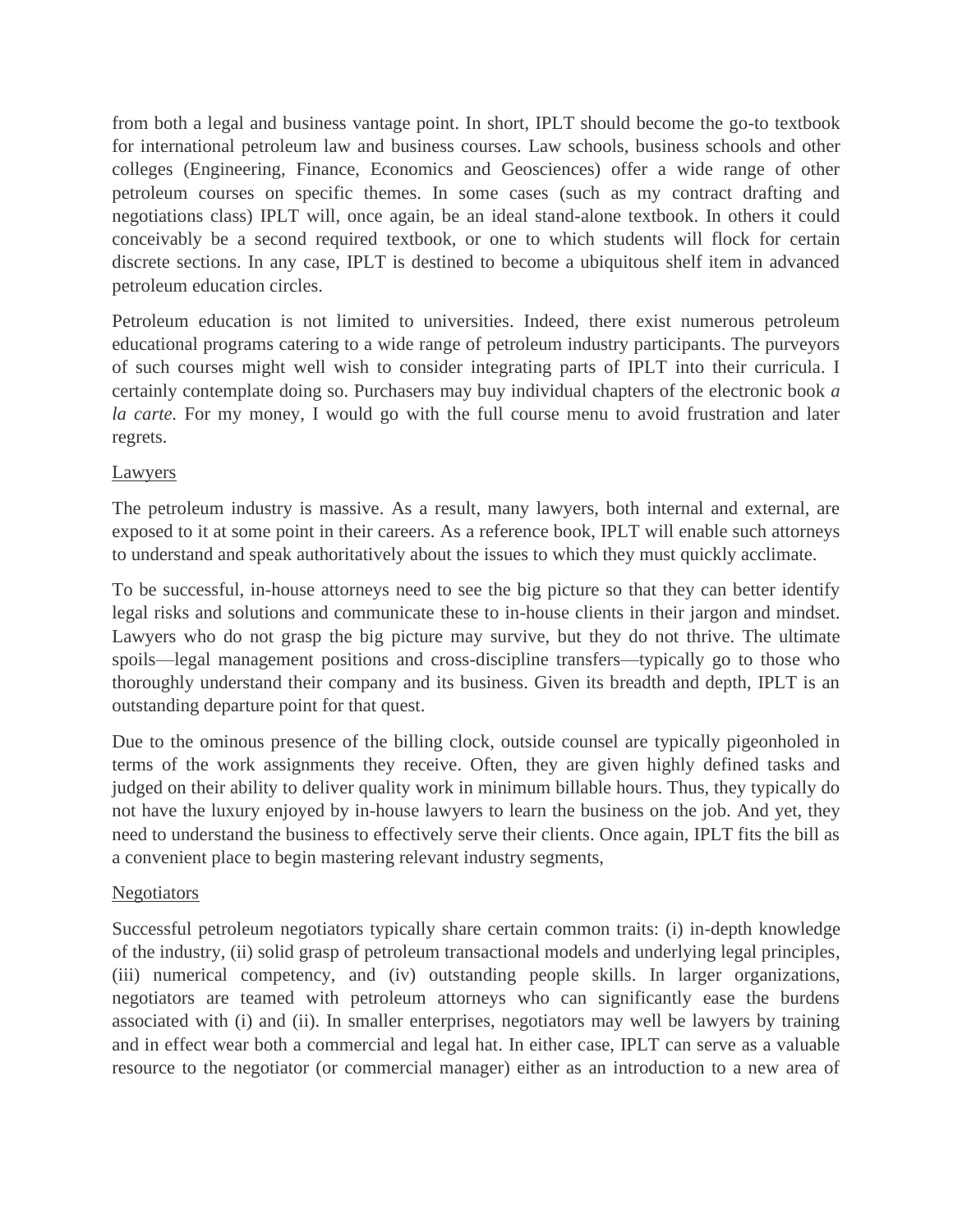endeavor or a refresher (or update) for areas in which her knowledge may have become stale. Even when on the road, IPLT can serve as an instantaneous source of crucial information.

#### **Specialists**

As with petroleum lawyers, other specialists such as engineers, geoscientists, financial analysts, and human resource advisors can find their niche and pursue a satisfying career within the confines of their specialty. Many, however, prefer to leave their comfort zones for greater challenges, experiences, and rewards. Indeed, some of the best petroleum negotiators I have worked with are engineers by trade, and ARCO's last pre-merger CEO began in Human Resources. Besides possessing ambition and demonstrating leadership, such individuals must acquire broad-based knowledge of the industry and the nature of its transactions. Fortunate individuals may be provided intensive training or given broadening assignments. Less fortunate but equally ambitious employees may find IPLT to be an immediately accessible substitute for broadening their knowledge, as a first step toward broadening their careers.

#### Policy Makers

Every petroleum producing country has a group of government technocrats entrusted with the proper and efficient administration of its petroleum industry. They must establish policy, guide legislation, inform the public and negotiate the terms of long-range pivotal agreements with savvy petroleum industry negotiators intent on securing favorable terms for their clients. Some countries rely heavily on foreign advisors, while others prefer developing and relying on national cadres to protect their interests. Even where foreign advisors are heavily engaged, their national clients must thoroughly understand financial models, policy goals, and the like, in order to second-guess advice received and set the final course of action. IPLT can provide to these civil servants a comprehensive, detailed, and balanced view of the complex and critical facts and issues they must grapple with in protecting the vital interests of their nation and its citizens.

### **Conclusion**

# *One important key to success is self-confidence. An important key to self-confidence is preparation.* [Arthur Ashe](https://www.brainyquote.com/authors/arthur-ashe-quotes)

I do not remember lacking self-confidence during my legal career. I do recall lacking preparation. To some extent this may have reflected a tendency to jump in with both feet before testing the water. On the other hand, it may have been a symptom of emerging professionally in a pre-digital world when information was not at our fingertips and knowledge was often more easily gained through conversation than research. Whatever the case, I wish IPLT had been available when I was unexpectedly uprooted from chemicals and plastics and thrust into the world of drilling, development plans, and downhole liabilities. The same holds for when I hurriedly assembled my first IPT course, for the innovative LLM program of Angola's Agostinho Neto University (in which, incidentally, three IPLT authors eventually lectured). I quickly surmised that the existing textbooks did not fit my vision for a practice-based IPT course and thus began building it from scratch. My task would have been infinitely easier had IPLT